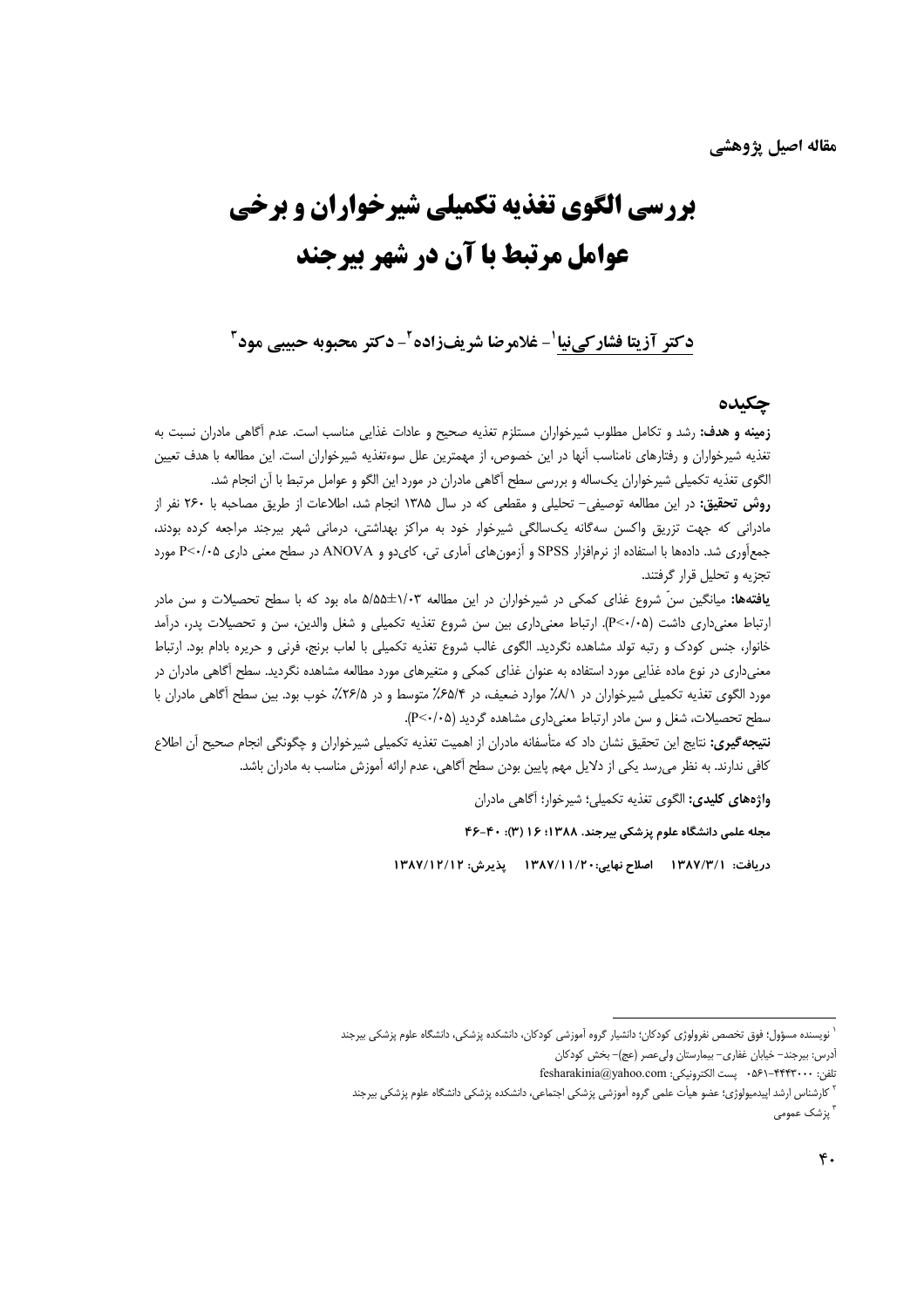#### مقدمه

رشد و تکامل مطلوب کودکان در گرو تغذیه صحیح و عادات غذایی مناسب است. اگر تغذیه کودک مناسب و برنامه غذایی وی مطلوب باشد، سلامتی کودک تأمین میشود. توجه به تغذیه کودکان از این جهت حائز اهمیت است که کودکان حساس ترین و آسیبپذیرترین گروه اجتماعی را در مقابل سوءتغذيه و كمبود غذا تشكيل مي دهند. شواهد موجود حاكي از آن است که تغذیه نامناسب در کودکان مقاومت آنان را در برابر عفونت كاهش داده و در نتيجه موجب ازدياد بيمارى و مرگ و میر و همچنین عقبماندگی رشد فیزیکی و فکری کودک مے شود (۱).

شیر مادر تا پایان چهار ماهگی و حتی شش ماهگی به تنهایی و بدون اضافهکردن هیچ غذای کمکی برای رشد طبیعی شیرخوار کافی است. بعد از شش ماهگی نیازهای تغذیهای شیرخوار فقط با شیر مادر برآورده نمی شود و لازم است علاوه بر شیر، غذاهای نیمهجامد نیز برای کودک شروع گردد (۲).

سوء تغذیه پروتئین-انرژی' به عنوان یکی از مشکلات بهداشتی، تغذیهای در کشور ایران مطرح است. بررسی کشوری رشد کودکان در سال ۱۳۷۷ نشان داد که درصد زیادی از کودکان کشور دچار افت رشد هستند که از شش ماهگی شروع شده و در ۱۸ ماهگی به اوج خود می رسد و یس از آن کودک هرگز وزن از دسترفته را باز نمی یابد (۲).

متخصصان مشکل سوء تغذیه را در چهار شاخه اصلی شامل درآمد کم اقتصادی، عدم دسترسی به غذا، بیماری و عدم آگاهی های تغذیهای مطرح می کنند. تجارب کشورهای دیگر نشان داده است که بخشی از موفقیت کاهش سوء تغذیه در گرو پرداختن به تأمین سلامت کودکان، ارتقای آگاهی های تغذیهای، تغییر نگرش افراد جامعه و ایجاد رفتارهای مناسب بهداشتی- تغذیهای است (٢).

هرچند رابطه تنگاتنگی میان سوء تغذیه و فقر وجود دارد؛

دلیل اصلی سوء تغذیه در بسیاری از جوامع، کمبود غذا در منزل نيست، بلكه عواملي مانند فقر فرهنگي، نبودن وسايل و خدمات بهداشتی، کمبود اّگاهی در پیشگیری از عفونتها و عدم استفاده صحیح از غذاها در زمان رشد کودکان نقش مؤثري در ايجاد سوء تغذيه در جهان دارد (٣).

الگوی تغذیه تکمیلی شیرخواران متأثر از شرایط اجتماعي، فرهنگي و اقتصادي مي باشد و قابليت دسترسي به غذا و اطلاعات مادر به آن شکل می دهد. مادران به عنوان محور خانواده، مسؤولیت انتخاب نوع رفتارهای بهداشتی در مورد تغذیه کودکان را به عهده دارند و از طریق اصلاح رفتار آنان سلامت حال و آینده کودکان تضمین میگردد. در برخی از مطالعات ثابت شده که افزایش آگاهی و دانش مادران تأثیر مثبتی در روند عملکرد آنان نسبت به تغذیه مناسب کودکان داشتهاست (۴).

در مطالعه حاضر سعی شده است که الگوی تغذیه تکمیلی شیرخواران، میزان آگاهی مادران و برخی عوامل مرتبط با آن مشخص شود تا شاید نتایج حاصل روشن کننده مواردی باشد که مادران نسبت به آن آگاهی کمتری داشته و نیاز به آموزش بیشتری داشته باشند.

### روش تحقيق

مطالعه حاضر به روش توصیفی- تحلیلی و مقطعی بر روی ۲۶۰ مادر دارای کودک یکساله مراجعه کننده به مراکز بهداشتی، درمانی سطح شهر بیرجند جهت تزریق واکسن سه گانه  $\text{(MMR)}^\text{V}$  یک $\text{fullR}_\text{a}$  شیرخوار خود، در زمستان ۱۳۸۵ انجام شد. حجم نمونه بر اساس فرمول برآورد میانگین بر اساس متغیر سن شروع غذای کمکی و بر اساس نتایج مطالعات مشابه (۵)، ۲۶۰ نفر برآورد شد و نمونهگیری به صورت منظم و تصادفی شده از بین شیرخواران یک اله از ۹ مرکز بهداشتی، درمانی شهر بیرجند انجام شد؛ به این ترتیب كه ابتدا تمام شيرخواراني كه جهت واكسيناسيون MMR به

Protein Energy Malnutrition

Measles, Mumps, Rubella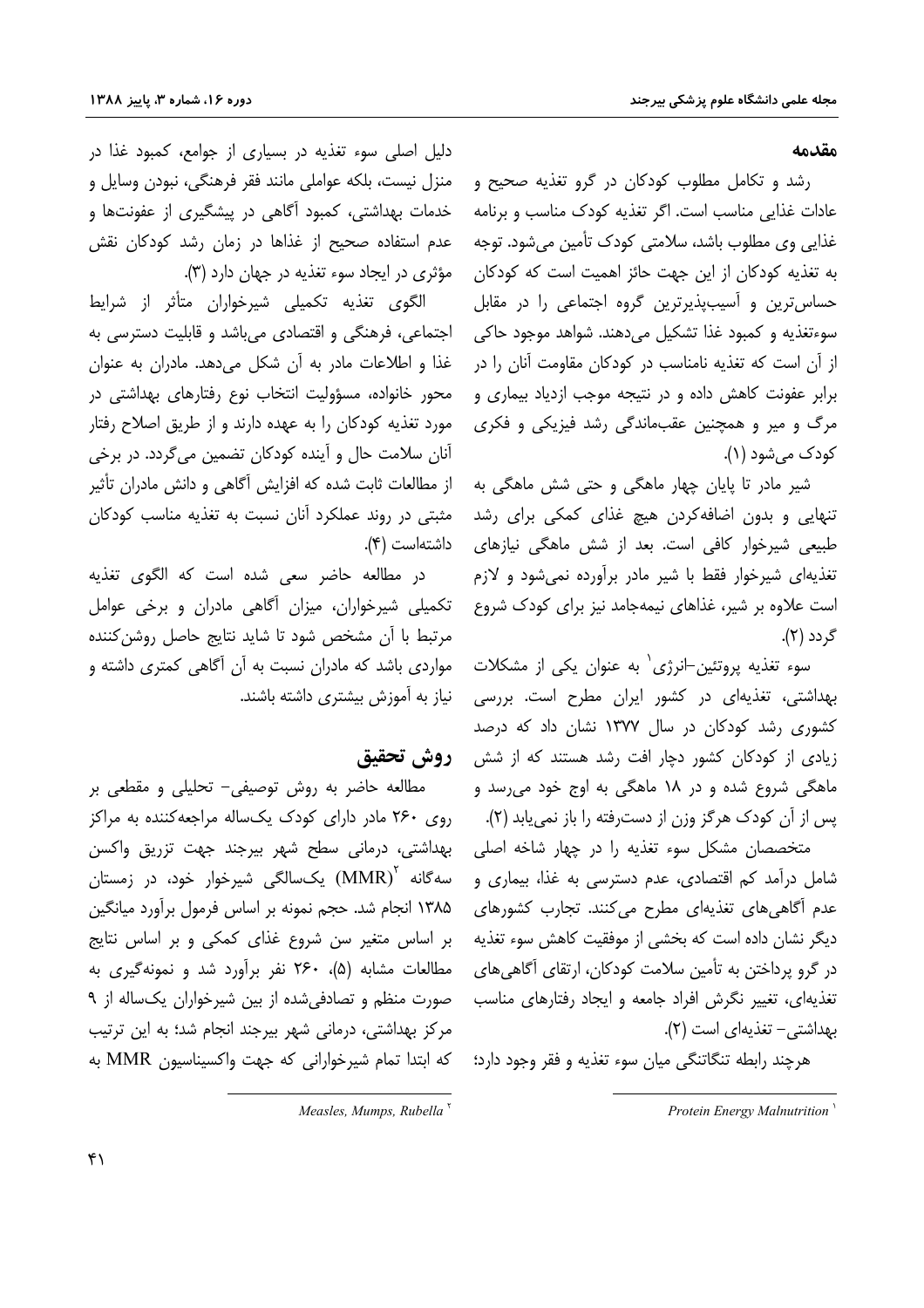مراکز نهگانه در زمستان ۱۳۸۵ مراجعه نموده بودند، از دفاتر واکسیناسیون استخراج و متناسب با حجم نمونه به صورت منظم و تصادفی، ۲۶۰ نمونه انتخاب شد.

روش جمع آوری اطلاعات با استفاده از پرسشنامه و تكميل آن به روش مصاحبه حضورى توسط محقق بود. روایی محتوایی پرسشنامه توسط تعدادی از اعضا هیأت علمی صاحب نظر تأييد گرديد. يرىسشنامه حاوى اطلاعات جمعیتشناختی (سن، شغل و تحصیلات پدر و مادر، محل و نوع زايمان مادر، درآمد خانوار، تعداد فرزند، جنس، رتبه تولد و وزن هنگام تولد کودک) و اطلاعاتی در مورد نحوه تغذیه کودک (شامل نوع شیر مصرفی تا یکسالگی، زمان شروع قطره مولتیویتامین و آهن و سن شروع و مقدار و دفعات تغذیه با انواع غذای کمکی) و هجده پرسش جهت بررسی سطح اًگاهی مادر بود که به سؤالات اَگاهی بر حسب پاسخ صحيح يا غلط نمره يک يا صفر تعلق مي گرفت. کسب نمره كمتر از ۹ به عنوان سطح آگاهی ضعیف، نمره ۹ تا ۱۳ سطح آگاهی متوسط و نمره ۱۴ تا ۱۸، سطح آگاهی خوب طبقهبندی گردید. سؤالات آگاهی در زمینه سن شروع انواع غذاهای کمکی در برنامه غذایی کودک، مقدار و تعداد دفعات مصرف غذای کمکی، نحوه تهیه و نگهداری و مصرف غذای کمکي و سن شروع قطره آهن و مولتي ويتامين و … بود.

دادهها با استفاده از نرمافزار آماری SPSS و آزمون های آماری تی، کای دو و ANOVA در سطح معنی داری مورد تجزیه و تحلیل قرار گرفتند.  $\alpha = \cdot / \cdot \Delta$ 

#### بافتهها

از کلّ جمعیت مورد مطالعه (۲۶۰ نفر)، ۱۲۷ کودک دختر (۴۸/۹٪) بودند. ۱۱/۲٪ مادران بی سواد و یا کم سواد و ۲۳/۱٪ تحصیلات دانشگاهی داشتند. ۳۳/۱٪ مادران شاغل بودند. میانگین سن مادران ۳۷/۳±۵/۳ سال با حداقل ۱۷ سال و حداكثر ۴۹ سال بود.

در ۶۵/۴٪ مادران زایمان به طریقه طبیعی و در بقیه

سزارین بود. در ۹۵٪ مادران محل زایمان در بیمارستان بود. میانگین وزن هنگام تولد در کودکان ۶۶۶±۳۱۱۲ گرم با حداقل و حداکثر ۱۴۰۰ و ۵۱۰۰ گرم بود. ۴۴/۶٪ رتبه اول، ۴۶/۱٪ رتبه دوم و سوم و ۹/۳٪ رتبه چهارم و بیشتر داشتند. در ۸۹/۲٪ شیرخواران، اولین تغذیه در آنها با آغوز شروع

شده بود و ٧١/٣٪ تا یکسالگی فقط با شیر مادر، ۶/۵٪ با شیر خشک، ۱/۵٪ با شیر دام و بقیه با ترکیبی از سه نوع تغذیه شده بودند. ۰٫۹۰/۴٪ مادران منبع کسب اطلاعات در زمینه تغذیه تکمیلی را مراکز بهداشتی ذکر کرده بودند.

میانگین سن شروع غذای کمکی در شیرخواران مورد مطالعه ۱/۰۳±۵/۵۵ ماهگی بود. با در نظر گرفتن سن شش ماهگی به عنوان سن مناسب برای شروع تغذیه تکمیلی در شیرخوار، تغذیه کمکی در ۷۰٪ شیرخواران در سن مناسب، ۲۵/۸٪ زودتر از موعد و ۴/۲٪ دیرتر از موعد مقرر شروع شده بود. سن شروع غذای کمکی در شیرخواران مادران با سن سی سال و کمتر ۵/۶±۰/۹۲ ماه و در شیرخواران مادران با سن بالای سی سال ۱±۵/۳ ماه برآورد شد که این اختلاف از نظر آماری معنیدار بود (P=۰/۰۳). اختلاف معنیداری در میانگین سن شروع غذای کمکی برحسب سطح تحصیلات مادر مشاهده گردید؛ بر اساس آزمون توکی، اختلاف بین کودکان مادران با تحصیلات ابتدایی و دبیرستان از نظر آماری  $(P = \cdot / \cdot \tau)$  معنی دار بود

در این تحقیق، در میانگین سن شروع غذای کمکی بر حسب شغل والدين، سن و تحصيلات يدر، درآمد خانوار، جنس کودک و رتبه تولد اختلاف معنیداری مشاهده نگردید.

توزيع فراواني انواع اولين غذاي كمكي در شروع تغذيه تکمیلی و میزان آگاهی مادران نسبت به زمان افزودن هر یک از مواد غذایی، به ترتیب در جدول ۱ و ۲ مشخص شده است.

در این پژوهش، در توزیع فراوانی نوع ماده غذایی در شروع غذای کمکی بر حسب جنس کودک، رتبه تولد، سن، سطح تحصیلات و شغل مادر اختلاف معنیداری مشاهده نگردىد.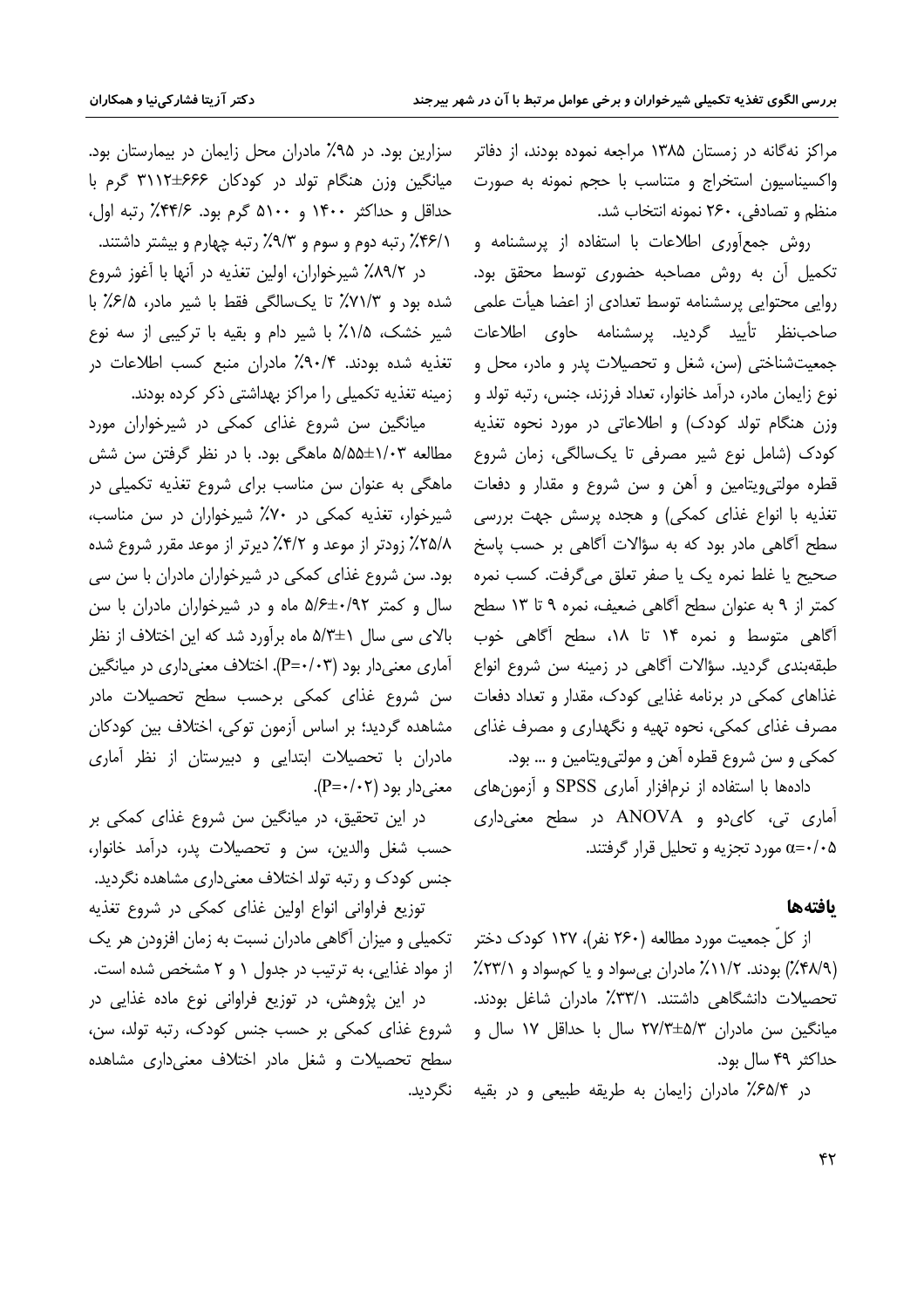| فراوانی (درصد)                        | نوع ماده غذایی                       |
|---------------------------------------|--------------------------------------|
| 09 (777)                              | لعاب برنج                            |
| 11 (7.77)                             | فرني و حريره بادام                   |
| Y(X,Y Y)                              | پوره سبزيجات                         |
| $\Delta (\gamma)$                     | گوشت، سوپ یا حبوبات                  |
| $f(\lambda)/\Delta)$                  | آب ميوه                              |
| 5 (7.77)                              | زرده تخم مرغ                         |
| $\mathbf{r}$ ( $\lambda \mathbf{v}$ ) | غذای سفره یا مامانا                  |
| (۲٫۶۳/۵) ۱۶۵                          | لعاب برنج و حريره بادام و فرني با هم |

جدول ١- توزيع فراواني اولين ماده غذايي در شروع تغذيه تكميلي در کودکان مورد مطالعه

جدول ٢- توزيع فراواني وضعيت أكَاهي مادران از زمان صحيح اضافهنمودن هر یک از مواد غذایی در رژیم غذایی شیرخوار

| أگاهى ندارد.                                                                                                                                                                                                                                                                                                                                                                                                                                  | أگاهی دارد.                            | وضعيتأكاهي<br>نوع ماده غذای <i>ک</i> |
|-----------------------------------------------------------------------------------------------------------------------------------------------------------------------------------------------------------------------------------------------------------------------------------------------------------------------------------------------------------------------------------------------------------------------------------------------|----------------------------------------|--------------------------------------|
| ۳۵۳ (۷۷/۳)                                                                                                                                                                                                                                                                                                                                                                                                                                    | Y(X,Y Y)                               | لعاب برنج                            |
| $YfS(\lambda Yf/\lambda)$                                                                                                                                                                                                                                                                                                                                                                                                                     | ۱۴ (۱۵/۴)                              | فرني،حريره بادام                     |
| $\mathbf{Y} \cdot \mathbf{A} \ (\text{a.e.} \ \text{or} \ \mathbf{X}) \ \text{for} \ \mathbf{Y} \ \text{or} \ \mathbf{Y} \ \text{or} \ \mathbf{Y} \ \text{or} \ \mathbf{Y} \ \text{or} \ \mathbf{Y} \ \text{or} \ \mathbf{Y} \ \text{or} \ \mathbf{Y} \ \text{or} \ \mathbf{Y} \ \text{or} \ \mathbf{Y} \ \text{or} \ \mathbf{Y} \ \text{or} \ \mathbf{Y} \ \text{or} \ \mathbf{Y} \ \text{or} \ \mathbf{Y} \ \text{or} \ \mathbf{Y} \ \text$ | ۵۱ (۱۹/۶) $\varphi$                    | پوره سبزيجات                         |
| 197 (797)                                                                                                                                                                                                                                                                                                                                                                                                                                     | $Y(X,Y_{\alpha}/X)$                    | گوشت                                 |
| (۲۵۶/۵۶) ۱۴۷                                                                                                                                                                                                                                                                                                                                                                                                                                  | ۱۱۳ (۷۴۳/۵)                            | سوپ                                  |
| 199 (1841)                                                                                                                                                                                                                                                                                                                                                                                                                                    | 51 (757/2)                             | حبوبات                               |
| ۲۰۵ (۷۸/۸)                                                                                                                                                                                                                                                                                                                                                                                                                                    | ۵۵ (۲۱/۲) $\left( \frac{1}{2} \right)$ | آب ميوه                              |
| ۱۵۵ (۵۹/۶)                                                                                                                                                                                                                                                                                                                                                                                                                                    | (۲۰/۴۰/۴) ۱۰۵                          | تخم مرغ                              |
| $9.$ ( $\sqrt{77/5}$ )                                                                                                                                                                                                                                                                                                                                                                                                                        | (۱۷۰ (۱۶۵/۴)                           | غذاى سفره                            |

سطح آگاهی مادران در مورد تغذیه کمکی در شیرخواران، در ۸/۱٪ موارد ضعیف، ۶۵/۴٪ متوسط و در ۲۶/۵٪ خوب بود. سطح آگاهی در مادران شاغل به طور معنیداری بهتر از مادران خانهدار بود (P<۰/۰۰۱). سطح آگاهی مادران با سن ۳۰ سال و کمتر نیز به طور معنی داری از مادران بالای ۳۰ سال بیشتر بود (۰۵-/۰=P).

با افزایش سطح تحصیلات در مادران، سطح أگاهی أنها در حدّ معنى دارى مطلوبتر شده بود (P=٠/٠٠٨). اختلاف معنیداری در سطح آگاهی مادران مورد مطالعه بر حسب رتبه تولّد کودک مشاهده نگردید (P=٠/٢٣).

ميانگين سن شروع قطره آهن ۱/۳±۵/۴ ماهگي و میانگین سن شروع قطره مولتی ویتامین ۴۶/۸±۲۹/۳ روزگی

بود. در ۸۸/۸٪ کودکان مورد مطالعه، قطره آهن کمکی در سن مناسب (شش ماهگی یا همزمان با شروع تغذیه کمکی) شروع شده بود؛ در حالی که در مورد قطره مولتی ویتامین ۴۳/۸٪ کودکان در سن مناسب (پانزده روزگی) قطره مولتی ويتامين را شروع نموده بودند.

#### ىحث

یافتههای این پژوهش نشان میدهد که الگوی غالب تغذیه تکمیلی در بیرجند لعاب برنج، فرنی و حریره بادام با هم بدون رعايت فاصله زماني مناسب مي باشد كه با الكوى توصیهشده از طرف وزارت بهداشت و درمان مطابقت ندارد. طبق الگوی توصیه شده توسط وزارت بهداشت، بین اضافه کردن مواد غذایی مختلف در تغذیه تکمیلی شیرخوار حدود ۵ تا ۷ روز فاصله لازم است. این الگوی خوراکباری مطابق با الگوی به دستآمده در مناطق روستایی بابل، مناطق روستایی کرمان و مناطق شهری تبریز میباشد (۶–۸).

هر چند در سالهای اخیر کوشش زیادی از طرف وزارت بهداشت درمان و آموزش پزشکی در جهت آموزش تغذیه صحیح کودکان به مادران به عمل آمده است ولی نتایج این مطالعه و سایر مطالعات انجامشده در این زمینه نشان می دهد مادران به روشنی نمی دانند که ماده غذایی مناسب برای شروع تغذیه تکمیلی چیست و از اهمیت برنامهریزی در این مورد بی|طلاع می باشند و به طور سلیقهای و یا بر اساس تجربیات و توصیههای اطرافیان و بدون در نظر گرفتن نیازهای تغذیهای شیرخوار، او را تحت تغذیه با مواد مختلف قرار مے دھند۔

در این مطالعه، میانگین سن شروع غذای کمکی ۵/۵۵±۵/۵۵ ماه بود که مطابق با توصیههای سازمان بهداشت جهانی میباشد که سن شروع غذای کمکی را بین چهار تا شش ماهگی پیشنهاد می کند ولی هنوز برای رساندن این سن به محدوده مطلوب در شهر بیرجند نیاز به آموزش مادران می باشد. در یافتههای مطالعه بابل، میانگین سن آغاز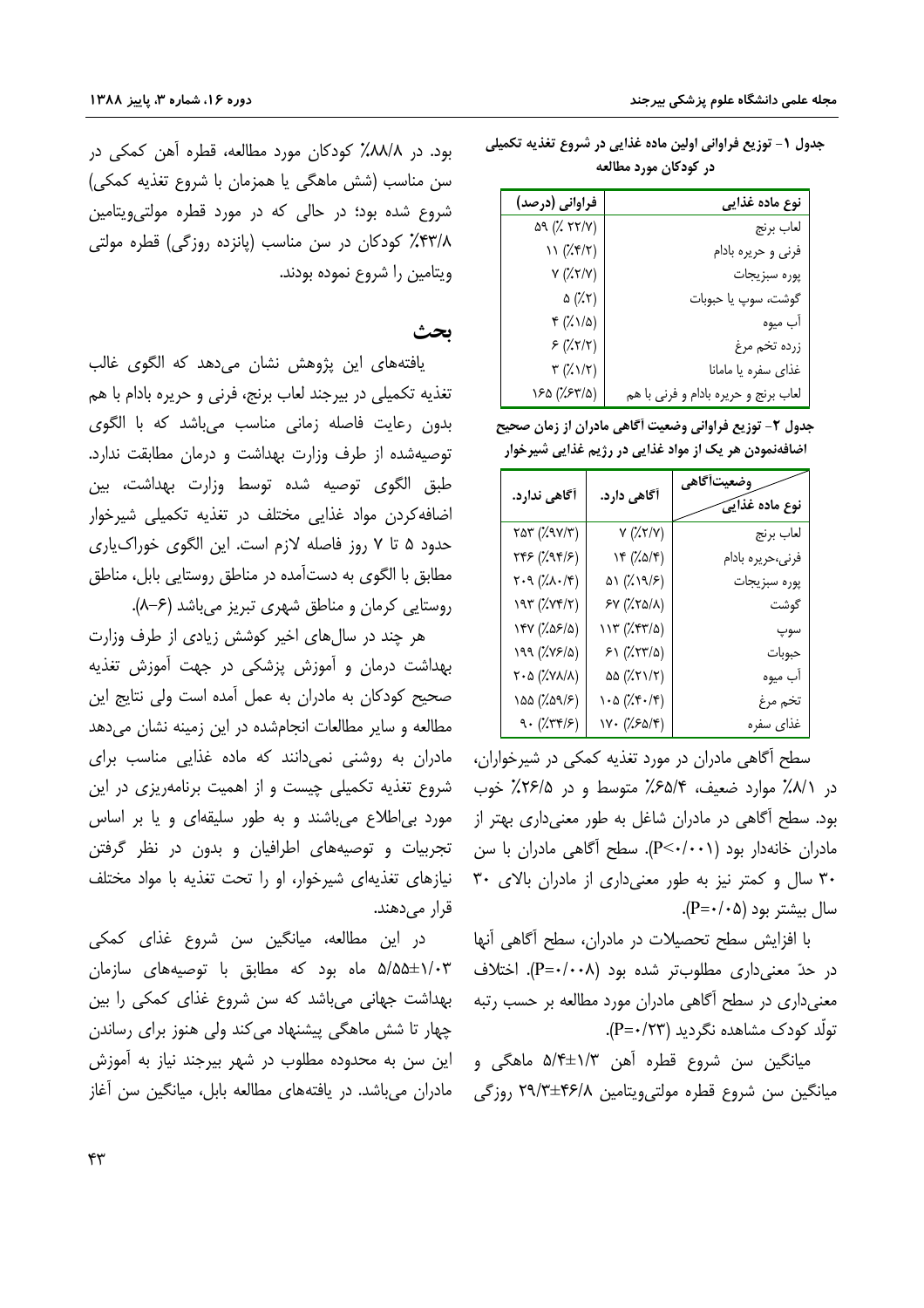تغذیه تکمیلی در مناطق شهری ۶/۷±۶/۷ ماه و در مناطق روستایی ۶/۴±۶/۴ ماه بود (۶). در مطالعه زابل میانگین سن آغاز خوراک،یاری در مناطق شهری ۱/۰۷±۷/۱۹ ماه و در مناطق روستایی ۶/۹۳±۶/۹۳ ماه بود (۵).

در مطالعه حاضر و در مطالعه شهرستان بابل (۶) و نیز مطالعه استان کهکیلویه و بویراحمد (۹)، بین میانگین سن شروع غذای کمکی با سطح تحصیلات مادر رابطه معنی داری وجود داشت.

در مطالعه حاضر اختلاف معنىدارى در ميانگين سن شروع غذای کمکی برحسب سن مادر مشاهده گردید؛ به طوری که این میانگین در کودکان مادران با میانگین سنی ٣٠ سال و كمتر افزايش داشت. شايد يكي از دلايل بالا بودن میانگین در این گروه سنی این باشد که علاقه و فراگیری در این گروه سنی بیشتر میباشد و آنها را نسبت به آموزشهایی که از طریق مراکز بهداشتی، درمانی دریافت می،کنند حساس تر کرده و بالطبع فراگیری آنها نسبت به بقیه بیشتر مے باشد.

در مطالعه حاضر ارتباط معنىدارى بين رتبه تولَّد، شغل والدین، سن و تحصیلات پدر و درآمد خانوار با میانگین سن شروع غذای تکمیلی مشاهده نشد؛ در حالی که بررسی استان کهکیلویه و بویراحمد (۹) نشان داد که مذکر بودن کودک، بی سوادی پدر و کارمند بودن مادر از جمله عوامل مؤثر در بالابردن این میانگین سنی است؛ در حالی که بین دو جنس و میانگین سن در مطالعه بابل (۶) و نیز تحقیق حاضر اختلاف معنی داری وجود نداشت.

در مطالعه حاضر آگاهی مادران در مورد زمان صحیح اضافه کردن هر یک از مواد غذایی به رژیم غذایی کودک اندک بود که در مطالعه فسا و مطالعه منطقه آزاد شهر یزد نیز نتیجه مشابه گزارش شده است (۱۱،۱۰)؛ در حالی که در مورد اضافه کردن هر یک از مواد غذایی مختلف به غذای کودک در کارت واکسیناسیون شیرخواران جدولی تهیه شده و در اختیار مادران می باشد؛ علاوه بر این بولتنهای رنگی و جزوههای

آموزشی متعددی که با تصویر، زمان شروع انواع مواد غذایی را مشخص كردهاند نيز موجود مى باشد؛ با اين حال مادران آگاهی صحیحی در این مورد نداشتند. این مسأله شاید به علت بی سوادی تعدادی از مادران، عدم دقت عدهای دیگر و تغذیه شیرخوار خود بر اساس تجربیات و توصیههای اطرافیان باشد؛ بنابراین باید آموزش شفاهی نیز در این زمینه به حدّ کافی به مادران ارائه شود و به مادر تأکید شود طبق جزوههایی که در اختیار آنها گذاشته میشود عمل نمایند.

در بررسی حاضر سطح آگاهی مادران در مورد تغذیه كمكي، در حدود ٨/١٪ ضعيف، ٤٥/٤٪ متوسط و ٢۶/٥٪ خوب بود. در مقایسه با مطالعهای در کرمانشاه (١٢) با نتایج ۵۳٪ آگاهی ضعیف، ۳۷/۴٪ آگاهی متوسط، ۹/۶٪ آگاهی خوب، نشان دهنده آگاهی بهتر مادران در بیرجند میباشد.

در مطالعه حاضر با افزایش سطح تحصیلات و شاغلبودن مادر، سطح آگاهی آنها در حدّ معنیداری مطلوبتر شده بود كه با نتايج مطالعات فسا، تبريز، بابل، منطقه آزادشهر یزد و کاشان مطابقت داشت (۱۳،۱۱،۱۰۸۶)؛ بنابراین یکی از روشهای مهم جهت بهبود وضعیت تغذیهای كودكان، ارتقاى سطح تحصيلات مادر است. علت آگاهى بیشتر مادران شاغل نسبت به مادران خانهدار شاید بالاتر بودن سطح تحصیلات آنها و کسب اطلاعات از محیطهای جامعه و محل کار باشد.

در تحقیق حاضر همچنین اختلاف معنیداری بین سطح آگاهی مادران با سن آنها مشاهدهگردید؛ به طوری که سطح آگاهی مادران با سن ۳۰ سال و کمتر، بیشتر از مادران بالای ٣٠ سال بود كه با نتيجه حاصل از مطالعه كاشان مطابقت داشت (١٣). اختلاف معنىدارى بين سطح آگاهى مادر با رتبه تولّد کودک مشاهده نگردید که در مطالعه کاشان و منطقه آزادشهر يزد نيز همين نتيجه حاصل شد (١٣،١١). عامل سن نباید مانعی جهت آموزش و ارتقای میزان آگاهی در هر زمینه باشد و لازم است در هر سنی آموزش های لازم را ارائه داد. بیشتر مادران در این مطالعه و نیز مطالعات شهرستان فسا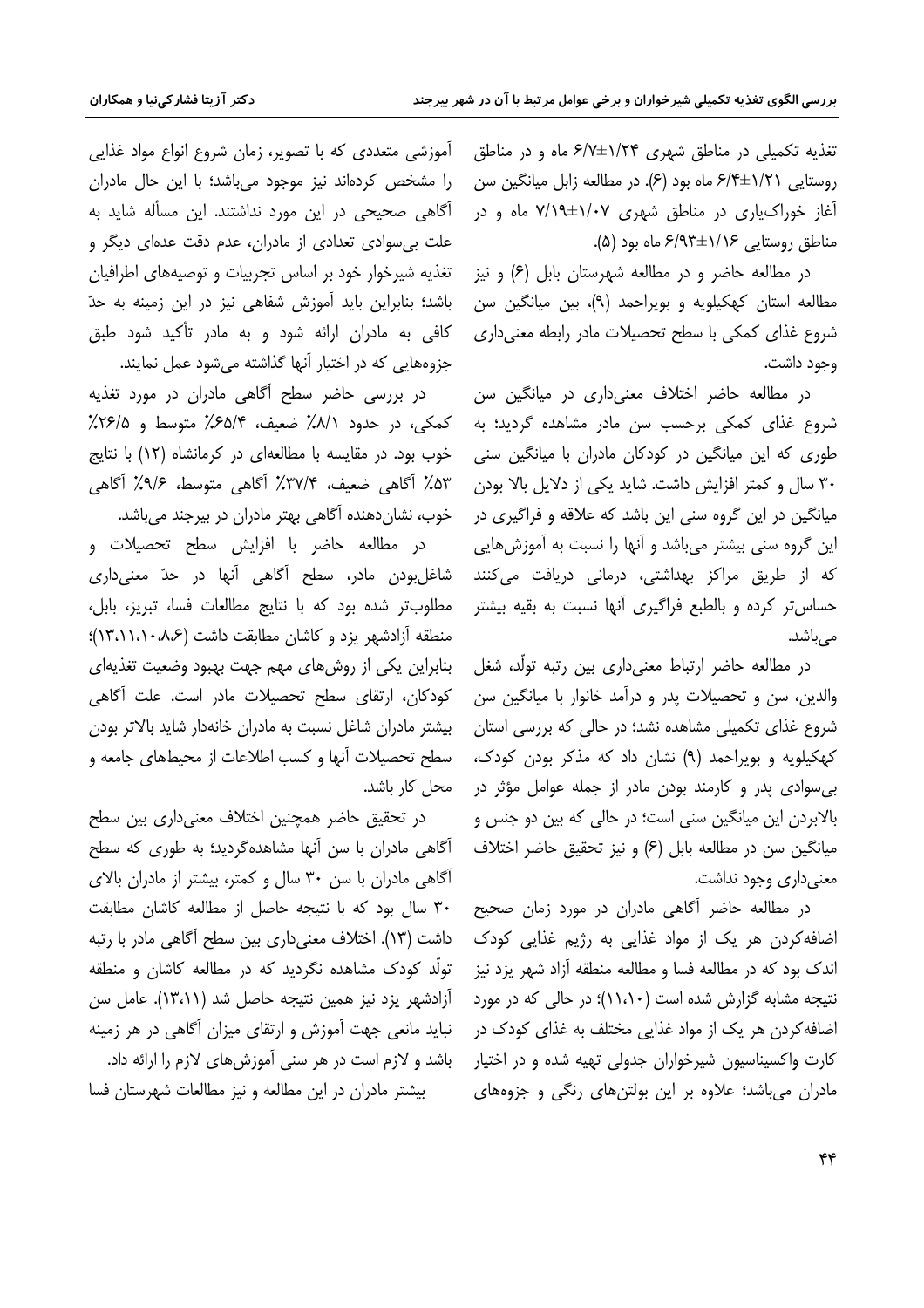و تبریز منبع اطلاعاتی خود را مراکز بهداشتی، درمانی ذکر کرده بودند (۱۰*۰*۸)؛ بنابراین نقش کارکنان بهداشتی در خصوص بالا بردن سطح آگاهی زنان در زمینههای مختلف بهداشتی می تواند بیش از پیش واجد اهمیت باشد.

یافتههای این پژوهش نشان داد که ۸۹/۲٪ مادران اولین .<br>تغذیه نوزاد خود را با آغوز شروع کرده بودند که این میزان در سبزوار ۹۵/۲٪ و در مطالعه غرب تهران ۹۴٪ بودهاست (۱۵،۱۴). نتایج این مطالعات نشان میدهد نقش و اهمیت آغوز برای مادران به درستی روشن شده است؛ البته بهتر است توصیه به اولین مراجعه به مراکز بهداشتی در دو ماهگی و سعی شود با پیگیریهای لازم و گسترش اقدامات آموزشی و اجرایی در زایشگاهها و بیمارستان ها، این میزان تا حدّ ۱۰۰٪ افزايش يابد.

> در مورد شیر مصرفی تا یکسالگی، ۷۱/۳٪ شیرخواران با شیر مادر، ۶/۵٪ با شیر خشک و ۱/۵٪ با شیر دام و ۲۰/۷٪ با ترکیبی از سه نوع تغذیه شده بودند. با توجه به گذشت چندین سال از اجرای طرح ترویج کشوری تغذیه با شیر مادر و آموزش مادران، این میزان مطلوب نیست و لازم است عوامل مداخله گری که موجب محدودیت تغذیه انحصاری با ترخیص مادر باشد. شیر مادر می شوند، مشخص شده و مرتفع گردند.

در این مطالعه، میانگین سن شروع قطره آهن کمکی **ِ نتیجه گیری** ۵/۴±۱/۳ ماه تعیین گردید و در حدود ۸۸/۸٪ از کودکان مورد مطالعه در سن مناسب (۴–۶ ماهگی) قطره آهن شروع شده بود که در مقایسه با مطالعهای در درمانگاه تخصصی بيمارستان على اصغر (ع) زاهدان با ٣٧/٧٪ شروع بموقع (١۶)، مادران بیرجندی عملکرد بهتری را نشان دادند.

#### منابع:

1- Heird WC. The feeding of infants and children. In: Behrman RE. Kehgram RM, Jenson HN. The textbook of pediatric. 17<sup>th</sup> ed. Philadelphia: W.B. Saunders Company; 2004. pp: 157-167.

2- Forozani M. Nutrition in pregnancy period, milking, infancy and childhood. 1<sup>st</sup> ed. Tehran: Chehr Company; 1993. p:10. [Persian]

3- Nakhshab M, Nasiri H. A study on the prevalence rate of malnutrition and it's effective factors in children under two years in Sari township 1999-2000. Journal of Mazandaran University of Medical Sciences. 2002; 34(12): 56-47. [Persian]

4- Forozani M. Kazem M. The relation between distance of birth with nutritional status of children. J Shahid Beheshtv

را شروع کرده بودند. در مطالعه غرب تهران، ۸۴٪ مادران قطرہ مولتے ویتامین را بعد از پانزدہروزگی برای کودکان خود شروع کرده بودند (۱۵). نتایج نشان میدهد که بیشتر مادران در زمان مناسب قطره مولتی ویتامین را به شیرخواران خود ندادهاند. علت این مسأله نیز می تواند عدم آموزش صحیح و همچنین تبلیغات کمتر در مورد اهمیت زمان شروع و مدت زمان استفاده از قطره مولتی ویتامین باشد؛ همچنین یافتهها نشان داد که ۴۴/۲٪ مادران در مورد زمان مناسب شروع قطره مولتے ویتامین آگاهی داشتند که در مقایسه با مطالعهای در منطقه آزادشهر یزد (۱۱) که ۶۵/۷۵٪ مادران اطلاع صحیحی در مورد زمان شروع قطره مولتیویتامین نداشتند، نشان دهنده آگاهی بهتر مادران در بیرجند می باشد. بهتر است توصیه به دادن قطره مولتی ویتامین در بیمارستان و بعد از

در اين تحقيق، ميانگين سن شروع قطره مولتيeيتامين

۲۹/۳±۴۶/۸ روزگی تعیین گردید و ۴۳/۸٪ کودکان مورد

مطالعه در سن مناسب (۱۰-۲۰ روزگی) قطره مولتی ویتامین

نتایج این تحقیق نشان داد که متأسفانه مادران از اهمت تغذيه تكميلي شيرخواران و چگونگي انجام صحيح آن اطلاع کافی ندارند و احتمال میرود که بخش مهمّی از این نقص در آگاهی مادران، به دلیل نارسایی در زمینه آموزش به مادران ىودە باشد.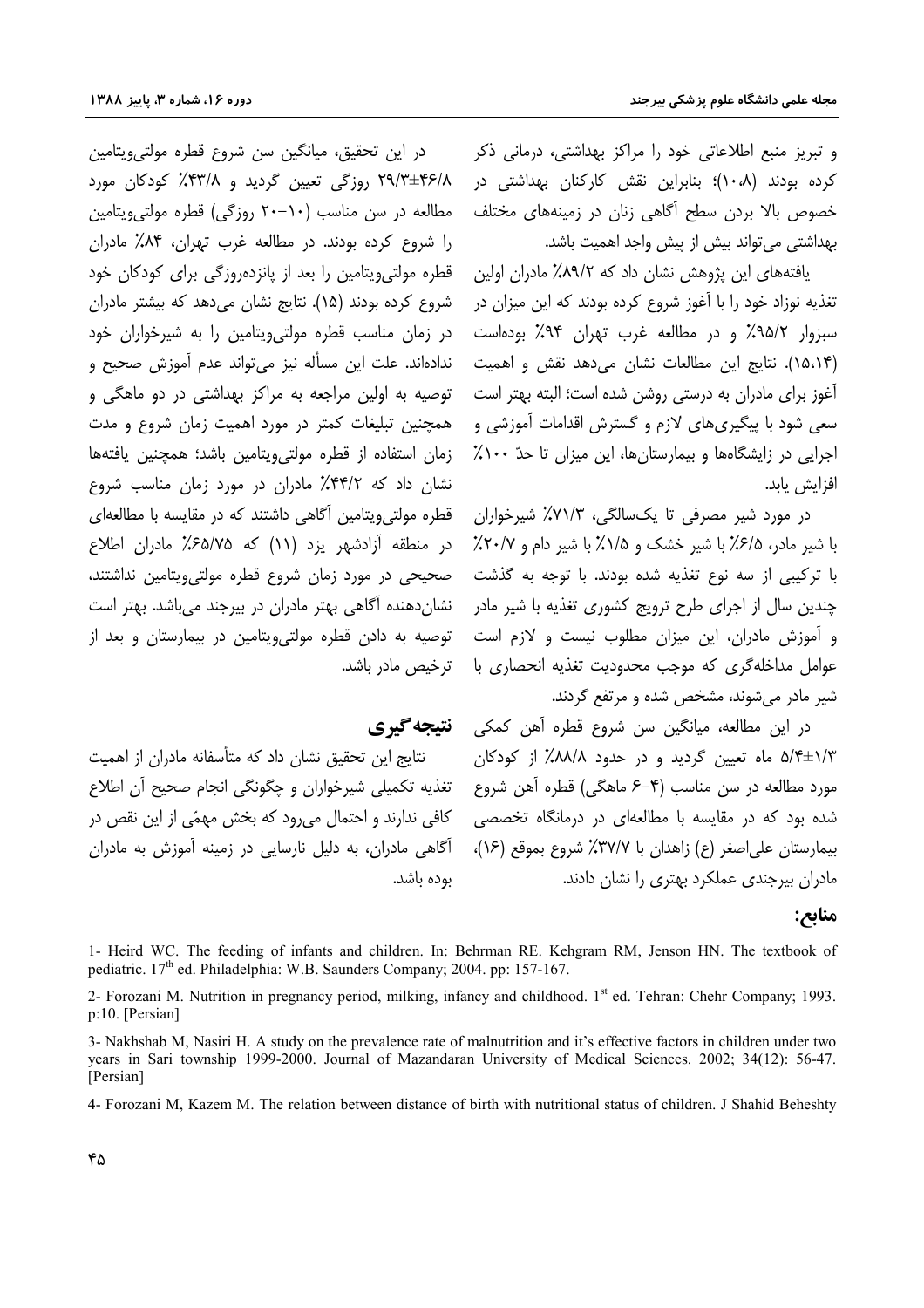Univ med sci. 1993; 17 (1-2): 23-30. [Persian]

5- Imani M, Mohammadi M. Pattern of supplementary food of infants and its associated factors in rural and urban areas of the city of Zabol-2001. Iranian South Medical Journal. 2002; 2(4): 150-156. [Persian]

6- Hajian K, Saggadi P. The pattern of infants complimentary foods and the age of first supplementation and its relation to biocultural and social characteristics of mothers and infants in Babol population. Teb va Tazkieh. 2000; 35: 9-14. [Persian]

7- Gangealizadeh S, Siasy F. The pattern of supplementary food and its comparison between rural areas with margin of Kerman city. [MD Dissertation]. Iran. Faculty of Health. Tehran University of Medical Sciences. 1995. [Persian]

8- Razavieh SW, Sohrabi A, Pour Abdollahi P, Salek Zamani M, Dastgiri S. Study of knowledge, attitude and practice of mothers referring to Tabriz health care centers concerning breast-feeding and use of Beikost. Medical Journal of Tabriz University of Medical Sciences & Health Services. 2001; 48(34): 65-70. [Persian]

9- Ebrahimi S, Poor Mahmoodi A. A study on complementary nutrition and its related factors in Kohgiloyeh and Boyerahmad province in 2001. Armaghane-Danesh, Journal of Yasuj University of Medical Sciences. 2002; 24(6): 8- 15. [Persian]

10- Dorypour F, Majidy F, Modaressy MR. The study of mothers' knowledge of children beyond 2 years about complementary nutrition in health care center of Fassa in 2003. J Boghrat, Fassa Univ med sci. 2004; 2(3): 46-54. [Persian]

11- Karimi M, Ordouei M, Jamshidi Kh. Knowledge of mothers on infant nutrition in Azad Shahr area. Journal of Shahid Sadoughi University of Medical Sciences and Health Services. 2002; 4(9): 16-22. [Persian]

12- Reshadat S. The mothers' knowledge of infant feeding habits in the community oriented health care center of Kermanshah, 2003. Behbood, The Scientific Quarterly. 2006; 27(9): 63-70. [Persian]

13- Keshavarz SA, Alavi Naini AM. Factors affecting knowledge, attitude and practice of mothers referring to kashan health centers for supplementary feeding of their 6-24 month old children. Iranian journal of public health. 1998; 27(3- 4): 23-32. [Persian]

14- Behrozighah MR. Survey on the feeding pattern of infants in Sabzevar. Asrar, Journal of Sabzevar School of Medical Sciences. 1997; 1(4): 19-29. [Persian]

15- Najm Abadi SH, Kaffashi A. Feeding patterns in the first two years of life in west of Tehran. Journal of Iran University of Medical Sciences. 1999; 3(6): 239-245. [Persian]

16- Imani M, Rakhshani F, Ansari Moghadam AR. Effect of maternal social factors in appropriate use of additive oral Ferrous Sulfate drops. Tabib-E-Shargh, Journal of Zahedan University of Medical Sciences and Health Services. 2000; 2(1-2): 31-36. [Persian]